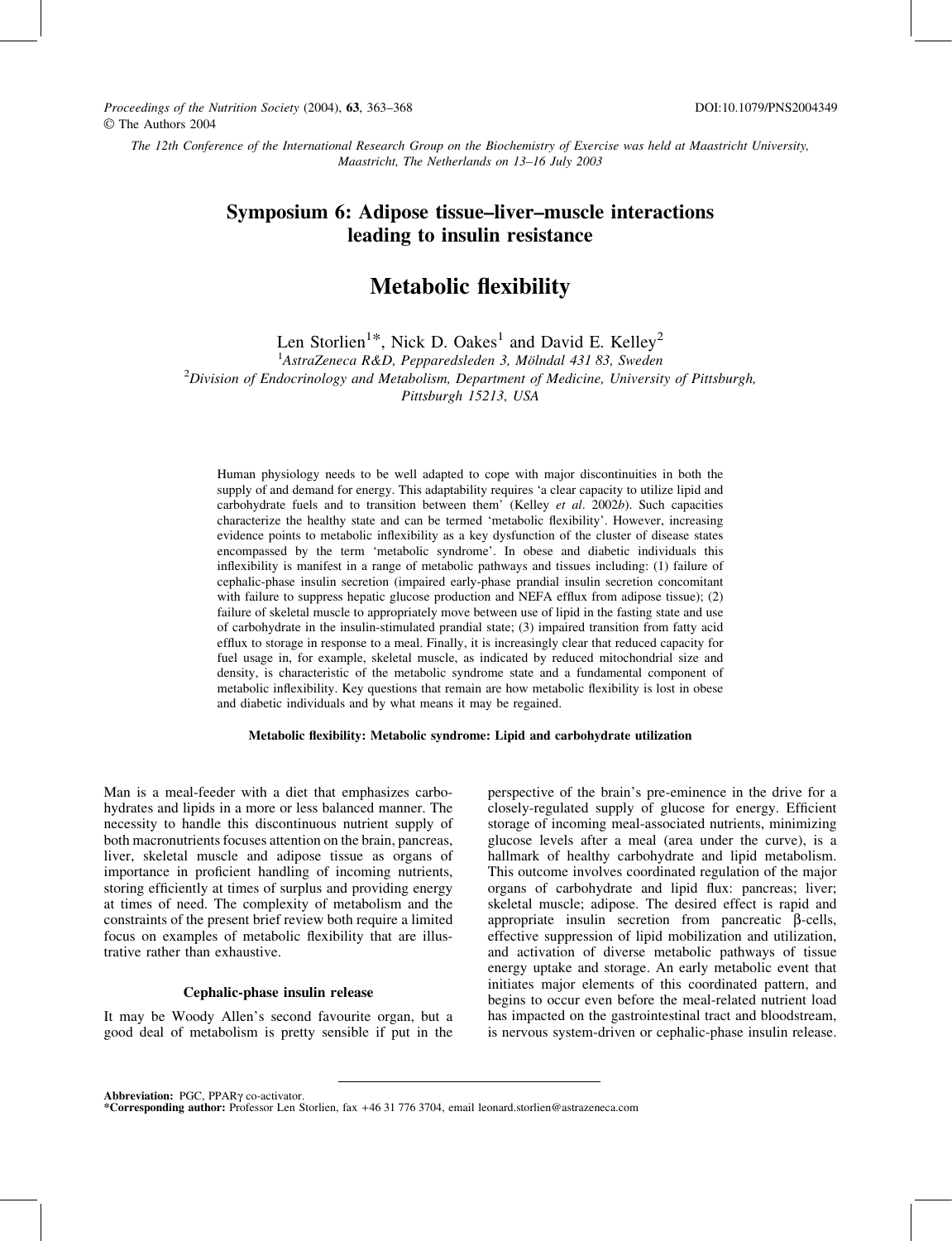

Fig. 1. Prandial insulin and glucose excursions in healthy individuals emphasizing the very early, nervous system driven, insulin spike (cephalic phase) so important for rapid and effective inhibition of hepatic glucose output and NEFA efflux, and glucose disposal.

As Fig. 1 shows, the pattern of prandial insulin secretion involves an initial 'blip' of insulin, the early or cephalic phase, followed by a more sustained release driven by rising blood glucose. There is good evidence from rodent studies that this initial insulin rise is nervous system driven. In these studies animals are conditioned to expect a meal. On the experimental day only the conditioning stimuli are presented but the meal does not appear. Despite the lack of any nutrient intake results clearly show a pronounced insulin rise, which can only be nervous system driven and closely linked to hypothalamic monoamine activation (Holmes et al. 1989).

In human subjects at a stage of the metabolic syndrome characterized by insulin resistance and glucose intolerance bordering on frank diabetes, but where there is still considerable  $\beta$ -cell capacity, a clear characteristic is the absence of this initial critical peak of insulin secretion (see Bruce et al. 1988). Associated with this factor are pronounced glucose levels after a meal (area under the curve) and failure to inhibit plasma NEFA levels. This condition is indicated by a marked blunting of the normal rapid decline in plasma NEFA in the early prandial period. 'Restoration' of this early insulin peak, by exogenous infusion of only 1. 8 U insulin with the appropriate temporal profile, has a major effect of reducing glucose levels after a meal (area under the curve) by approximately 50% of the excess, despite the major insulin resistance of the subjects and no net increase in total prandial insulin area under the curve (Fig. 2). Equally, this small insulin infusion is remarkably effective in restoring the appropriately steep curve of NEFA decline (Bruce et al. 1988). Similar insulin infusions either delayed by 30 min or as a continuous infusion over the prandial period are essentially ineffective in restoring either better glycaemic or lipaemic control.

The decline in plasma NEFA may be a particularly important index of 'flexibility' at the early prandial phase. The blood level will reflect a combination of inhibition of lipolysis and an increase in lipid uptake. The inhibition of lipolysis will be discussed later in relation to both



Fig. 2. (a) The effect of exogenous 'replacing' of the deficient early meal-related cephalic-phase insulin spike (early;  $\Box$ ) on prandial glycaemic area under the 3h curve. Values are means with their standard errors represented by vertical bars. Mean value was significantly different from that for the no insulin condition:  $*$   $P$  < 0.005. The delayed and constant conditions delivered the same amount of insulin delayed by 30 min or as a steady infusion over the 3h following the start of the meal respectively. (b) The insulin area under the curve over the same period. (Adapted, with permission from the American Diabetes Association, from Bruce et al. 1988.)

skeletal muscle and adipose tissue. In relation to lipid uptake, there are data from Zucker fatty rats that very effectively show that the cephalic phase of insulin secretion is capable of eliciting a marked increase in lipoprotein lipase activity in adipose tissue and a decrease in skeletal muscle (Picard et al. 1999). This finding illustrates the coordinate metabolic patterning that is necessary to achieve optimal fuel handling.

Finally, it is worth noting here that the derangement of the cephalic phase is progressive. It is even likely that cephalic-phase insulin secretion is elevated early in simple obesity, when insulin levels are extremely high, with pancreatic b-cell capacity still sufficient for the maintenance of those levels. Insulin resistance at the organ level is, however, very likely to be already blunting insulin's physiological effectiveness, regardless of how it is driven. It is in the later phase, when the  $\beta$ -cell is metabolically in extremis and incapable of being driven further by nervous system input, that the full impact of this failure of metabolic flexibility becomes truly apparent. Whether it is too late by then to reverse back down this troublesome road by, for example, major weight loss, is not clear. Recent work by Polyzogopoulou and colleagues has shown that major weight loss following bariatric surgery is capable of restoring the early phase of insulin secretion by type 2 diabetics, suggesting this aspect of metabolic inflexibility can be ameliorated (Polyzogopoulou et al. 2003).

### Skeletal muscle and metabolic inflexibility

There are two elements of skeletal muscle metabolism on which to focus in relation to metabolic flexibility. The first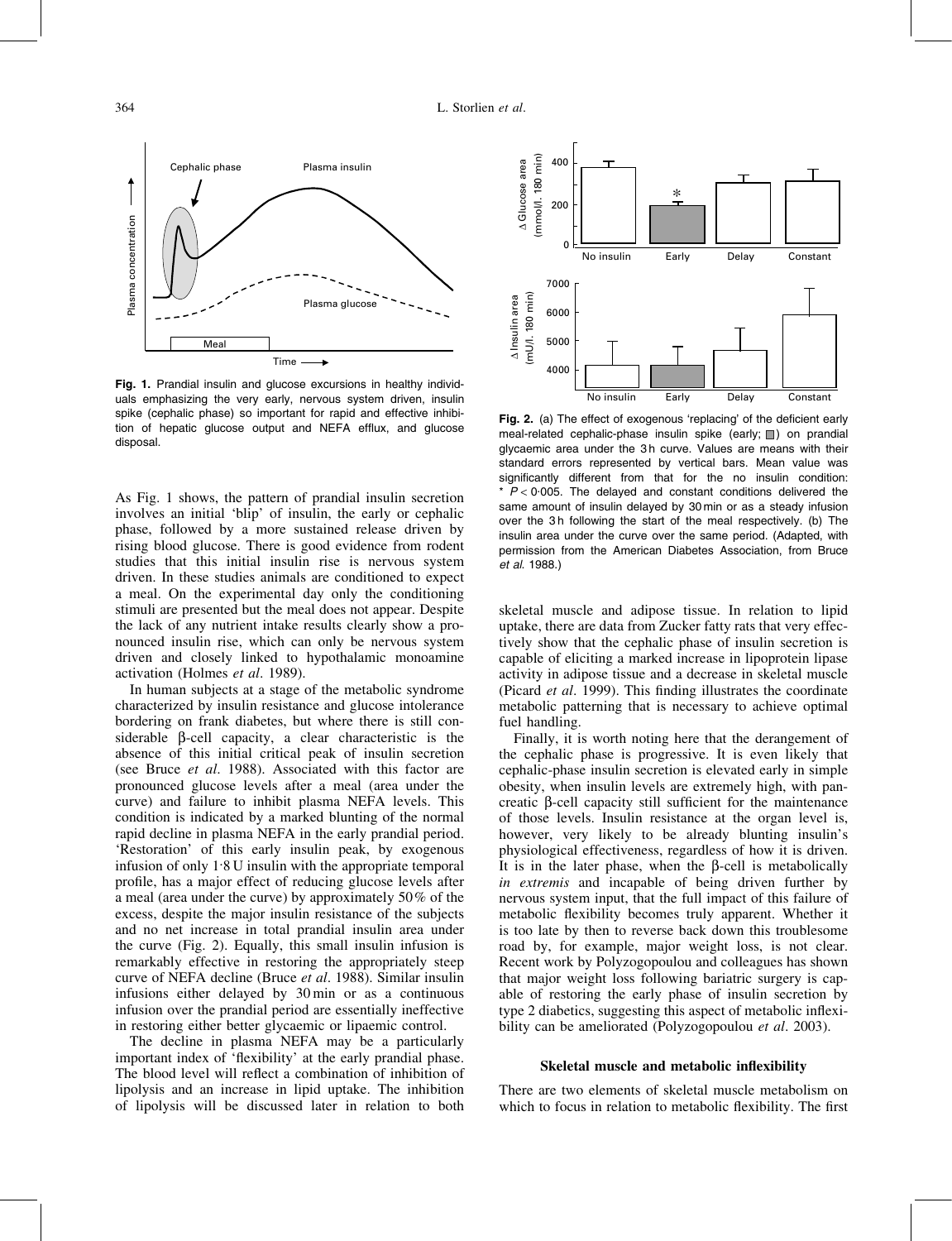is fuel switching. The work from the Kelley laboratory (Kelley et al. 1999, 2002a,b; Kelley & Mandarino, 2000) has been informative in characterizing muscle fuel dynamics in normal healthy subjects and in obese and diabetic individuals. However, the present review will focus on one comprehensive set of studies (Kelley et al. 1999) of both lean and obese individuals under basal fasting and insulin-stimulated (hyperinsulinaemic euglycaemic clamp) conditions, with measurement of leg fuel balance. The leg represents a part of the body with a large muscle mass and comparatively little other metabolically-active tissue, and its total blood inflow and outflow can be sampled to allow balance studies to be performed. Equally, skeletal muscle is a major player in energy balance, it contributes >20% of the total energy expenditure, is the major tissue of insulin-stimulated glucose uptake and of glucose storage  $( \leq 4$ -fold the glycogen content of liver) and strongly influences metabolism via modulation of lipid flux (both circulating and stored). Thus, leg balance studies are particularly relevant to the characterization of whole-body metabolic flexibility. The main findings of this set of studies are that under basal fasting conditions glucose uptake and oxidation are normal or even increased in obese subjects compared with lean subjects. Fatty acid uptake is also normal, but fatty acid oxidation is lower and its storage elevated. In the meal or 're-fed' situation, achieved using a hyperinsulinaemic euglycaemic clamp to deliver higher insulin and sufficient glucose to maintain glucose levels, the changes in fuel utilization are strikingly different for lean and obese individuals. In the lean subjects glucose uptake increases 10-fold, with both oxidation and storage contributing strongly, while fatty acid uptake decreases equally dramatically, again with changes in oxidation and storage contributing. In the obese subject the changes in leg metabolism in response to clamp insulin elevation are severely blunted. Glucose uptake, oxidation and storage are much reduced. Of equal importance, while fatty acid uptake is comparable with that of the lean controls, oxidation is three times as high and there is evidence that fatty acids, instead of being stored, are still being mobilized for energy. This overall pattern was confirmed by leg RQ measurements (see Fig. 3). RQ in the lean subject shifts from approximately 0. 82, indicating a substantial reliance on fat for fuel, to approximately  $1\overline{00}$ , indicating that glucose is virtually the only energy source. In contrast, in the obese the RQ of 0.9 in the fasting state does not shift at all in response to the clamp (total metabolic inflexibility).

A very useful additional feature of the study reported by Kelley et al. (1999) is that the authors also attempted to answer the question of whether flexibility could be restored by substantial weight loss (very-low-energy diet-induced loss of approximately 15 kg over 12 weeks with a further 4 weeks of maintained weight stability). As Fig. 3 shows, the answer would appear to be a very qualified maybe! There is some evidence of a shift to carbohydrate use during the clamp, but substantial inflexibility remains. In this regard perhaps hope is more engendered by drug intervention in an animal model of the metabolic syndrome, the Zucker 'fatty' rat. This rat shows, compared with its lean siblings, an equally marked metabolic inflexibility.



Fig. 3. Illustration of the metabolic response in the leg (largely indicative of skeletal muscle response) to elevation of insulin levels at euglycaemia in lean (?), obese (*&*) and obese maintained at plateau after substantial (approximately 15 kg) weight loss  $(\bullet)$ . Values are means with their standard errors represented by vertical bars.The results show the complete metabolic inflexibility of the obese individual compared with lean healthy individuals, which is only very partially restored by weight loss. (Redrawn, with permission from the American Physiological Society, from Kelley et al. 1999.)

Insulin-stimulated glucose uptake into skeletal muscle is badly impaired as is insulin suppression of plasma NEFA. Interestingly, treatment with a novel  $PPAR\alpha/\gamma$  agonist, tesaglitazar, has been reported to restore both factors, effectively almost normalizing the metabolic flexibility in these rodents (Oakes et al. 2002). Perhaps there is a way forward here.

### Adipose tissue as a key player in the flexibility of lipid supply

Adipose tissue has a major role to play in the flexibility of metabolism. In this context Frayn (2002) has proposed 'that adipose tissue plays a crucial role in buffering the flux of fatty acids in the circulation in the postprandial period, just as the liver and, to a lesser extent, skeletal muscle buffer postprandial glucose fluxes'. This buffering role is illustrated by the data (from Frayn, 2002) presented in Fig. 4. In both the obesity and insulin-resistance states the function of the adipose tissue is disturbed (for review, see Frayn, 2002). These abnormalities include the relative failure of insulin to down regulate hormone-sensitive lipase and up regulate lipoprotein lipase (Coppack et al. 1992), and hence to suppress NEFA release and facilitate triacylglycerol clearance, and to increase adipose tissue blood flow prandially (Summers et al. 1996). This adipose tissue inflexibility is also seen in the blunting of the adrenergic control of the nervous system regulation of lipolysis in obese individuals (for a comprehensive review, see Dodt et al. 2003). **Example 12**<br> **Example 12**<br> **Example 12**<br> **Example 12**<br> **Example 12**<br> **Example 12**<br> **Example 12**<br> **Example 12**<br> **Example 12**<br> **Example 12**<br> **Example 12**<br> **Example 12**<br> **Example 12**<br> **Example 12**<br> **Example 12**<br> **Example 12** 

The abnormalities of the adipose tissue response to insulin may also extend to secretion of adipokines, particularly adiponectin. Adiponectin is now seen to be a major factor in the control of insulin sensitivity (Kern et al. 2003). Adiponectin levels are certainly low in obesity and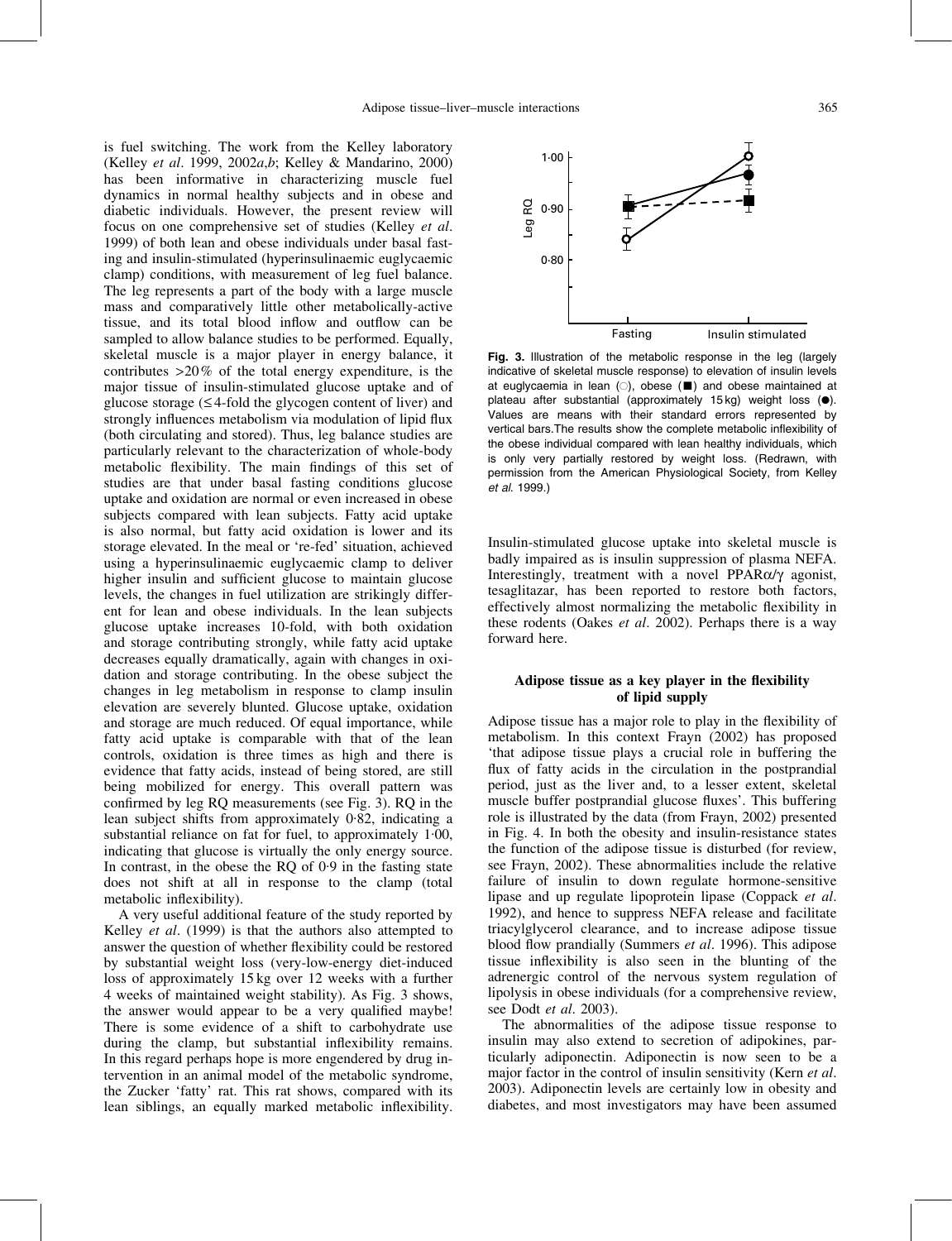366 L. Storlien et al.



Fig. 4. The rapid and large shift in NEFA flux following initiation of a meal from efflux to storage in normal healthy individuals. Values are mean with their standard errors represented by vertical bars. (Redrawn, with permission from Springer-Verlag, from Frayn, 2002.)

that this factor reflects a chronic dysregulation. Interestingly, and contrary to what might be expected from the 'inflexible obese' profile, there is no change in circulating adiponectin levels in response to meals in lean individuals but there is a 4-fold rise in obese individuals (English et al. 2003). It would be interesting to know if this result relates to fully-processed and biologically-active adiponectin, what drives its release in response to meals in the obese and whether its release is accompanied by increased mRNA levels.

## Capacity for fuel usage as a critical element of metabolic flexibility

As well as the ability to make the transition between carbohydrates and lipids for fuel, which has been the focus of the present paper thus far, the Kelley et al. (2002b) definition emphasizes the capacity to utilize these fuels. Given its sheer size as an organ, skeletal muscle is again critical in relation to the issue of capacity. Most major muscle groups in man are composed of a mixture of fibre types with very different metabolic characteristics (the most salient of which are summarized in Fig. 5). Given these metabolic characteristics, it is perhaps not surprising that a number of cross-sectional studies have shown relationships between muscle fibre type, and markers of metabolic capacity, and both obesity and insulin action (for references, see Kelley et al. 2002a). Consistently in these studies increased proportion of type I fibres and increased oxidative enzyme expression are associated with leanness and good insulin sensitivity, with the converse true for type IIb fibres. It is notable that the subject populations in most of these studies ranged from lean to obese, but were otherwise normal, and most sampled muscle was derived from the vastus lateralis, the large thigh muscle. What is striking is that there is a tremendous variation in the relative proportions of these muscle fibre types across individuals, which may reflect both genetic and environmental influences.



Fig. 5. The range of skeletal muscle fibre types with some of their relevant associated metabolic characteristics. A predominance of type IIb fibre type is associated with obesity and insulin resistance, both conditions of metabolic inflexibility.

Together with enzyme measurements of oxidative capacity, recent work has investigated mitochondrial morphology in lean and obese individuals and individuals with type 2 diabetes. Obese individuals and obese individuals with type 2 diabetes have been shown to have markedly reduced mitochondrial size, even when corrected for fibre type distribution (Kelley et al. 2002b). This finding, together with the other data presented by Kelley et al. (2002b), strongly suggests impaired skeletal-muscle mitochondrial bioenergetic capacity in obese individuals. Furthermore, mitochondrial area has been shown to correlate well with insulin-stimulated glucose disposal. Interestingly, it is not only in obesity and diabetes that this reduced capacity has been observed. The same phenomenon of reduced mitochondrial oxidative and phosphorylation activity is associated with normal aging, and has recently been demonstrated in a non-invasive in vivo study using NMR spectroscopy (Petersen et al. 2003).

So, is there a way forward here to restoring tissue metabolic capacity? New work would suggest that the answer is quite possibly yes, and considerable excitement is being generated. PPAR $\gamma$  co-activator (PGC) 1 $\alpha$  is a transcriptional co-activator that interacts with a number of nuclear receptors as well as with other transcription factors (nuclear respiratory factor 1, myocyte-enhancing factor 2). It is expressed in many tissues, but most highly in metabolically-active tissues such as skeletal muscle, brown fat, kidney, heart, brain and liver. PGC-1 $\alpha$  expression is induced in skeletal muscle and brown adipose tissue; it can be induced in muscle by exercise (Goto et al. 2000) and in liver by fasting (Yoon et al. 2001). Retrovirus-mediated expression of PGC-1 $\alpha$  in C<sub>2</sub>C<sub>12</sub> myotubes increases O<sub>2</sub> consumption and mitochondrial content, as well as the expression of uncoupling protein 2 and the transcription factor nuclear respiratory factor 1, which is important for mitochondrial biogenesis, and myocyte-enhancing factor 2, which is important for type I myofibre genesis. PGC-1 $\alpha$ also serves as a target for calcineurin signalling, which has been implicated in type I myofibre expression (Wu et al. 1999, 2000). PGC-1 $\alpha$  is mainly located in the type I muscle fibre, which, as described earlier, is rich in mitochondria, has an excellent capacity to utilize fatty acids as fuel and equally is very insulin responsive in terms of glucose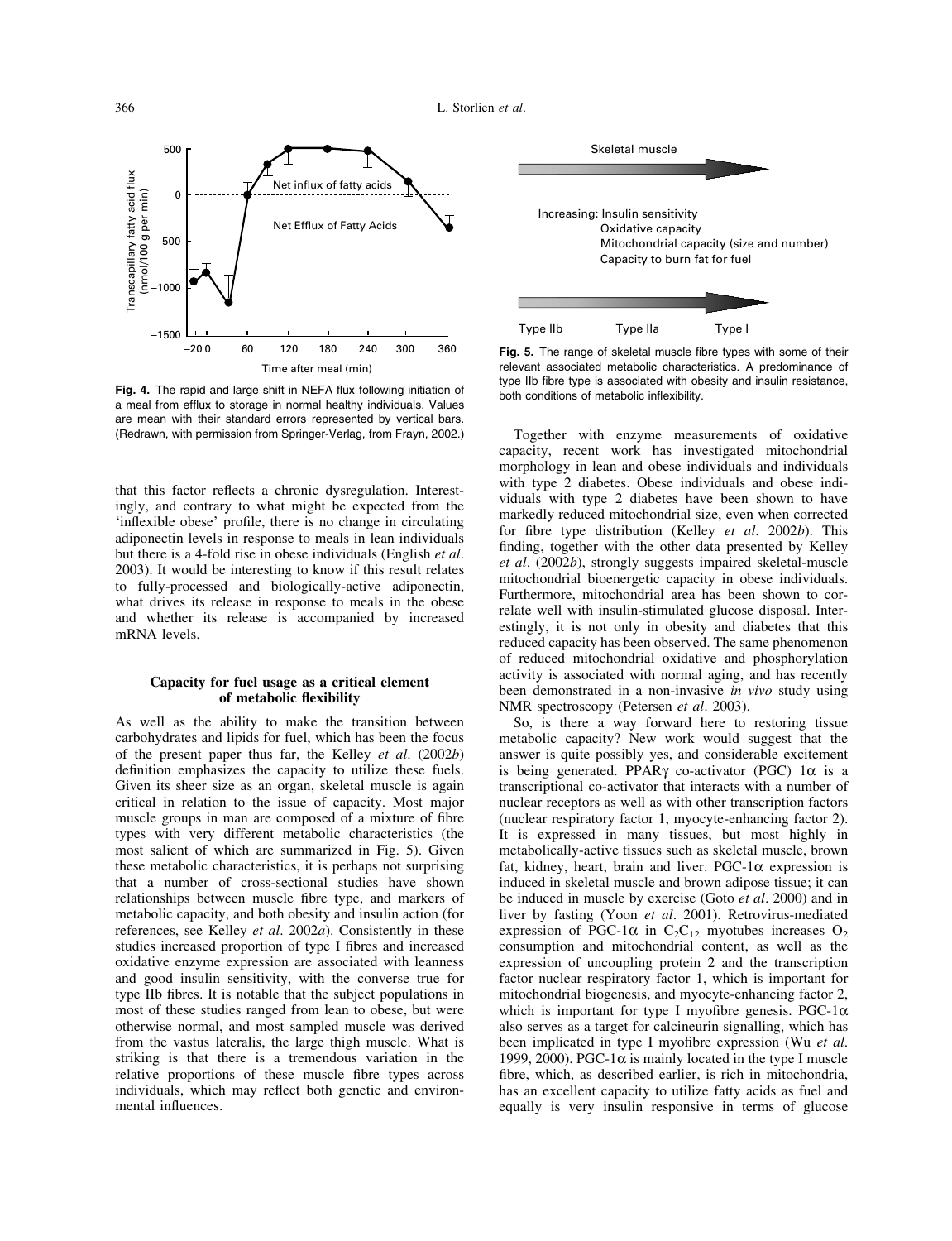metabolism. Very importantly, transgenic mice overexpressing PGC-1 $\alpha$  under the control of muscle creatine kinase promoter, which directs expression to type II fibres, show conversion of type II to type I muscle fibres and increased endurance to electrical stimulation of those muscle groups (Lin et al. 2002). Equally, adenoviralmediated overexpression of  $PGC-1\alpha$  in cultured human white adipocytes induces the classic uncoupling protein 1, thereby giving these adipocytes a 'brown' heat-generating– energy-dissipating phenotype (Tiraby et al. 2003). Interestingly two recent papers have shown a coordinated down-regulation, in insulin-resistant and diabetic individuals, of a set of genes that are involved in oxidative phosphorylation and activated by PGC-1 $\alpha$  (Mootha *et al.* 2003; Patti et al. 2003). In addition, a PGC-1 isoform,  $PGC-1\beta$ , has also been shown to be important in mitochondrial biogenesis and cellular fuel utilization capacity (Meirhaeghe et al. 2003). It is tempting to speculate that activation of PGC might be a way of restoring also capacity of cells to utilize lipid and carbohydrate fuels, and hence provide the basis for improving the flexibility to switch effectively between these fuel sources. However, PGC-1 is only one example, and work needs to be done to demonstrate that elevating its activity can actually improve metabolic flexibility. Also, there are undoubtedly other metabolic targets that will provide alternative modes for restoration of metabolic flexibility.

#### Summary

The intention here has been to give some flavour of the overall concept of metabolic flexibility, by looking at some of the elements involved and discussing what it is and what it does. Currently, the questions of why is it lost and can it be regained are more important. Lipid overload, insulin resistance, leptin resistance and  $\beta$ -cells near failure are prime suspects in the crime. However, there is still much to learn about how they fit together and how the way back from this state of metabolic inertia can be found.

### References

- Bruce DG, Chisholm DJ, Storlien LH & Kraegen EW (1988) Physiological importance of deficiency in early prandial insulin secretion in non-insulin-dependent diabetes. Diabetes 37, 736–744.
- Coppack SW, Evans RD, Fisher RM, Frayn KN, Gibbons GF, Humphreys SM, Kirk ML, Potts JL & Hockaday TDR (1992) Adipose tissue metabolism in obesity: lipase action in vivo before and after a mixed meal. Metabolism 41, 264–272.
- Dodt C, Lönnroth P, Wellhöner JP, Fehm HL & Elam M (2003) Sympathetic control of white adipose tissue in lean and obese humans. Acta Physiologica Scandinavica 177, 351–357.
- English PJ, Coughlin SR, Hayden K, Malik IA & Wilding JPH (2003) Plasma adiponectin increases postprandially in obese, but not in lean, subjects. Obesity Research 11, 839–844.
- Frayn KN (2002) Adipose tissue as a buffer for daily lipid flux. Diabetologia 45, 1201–1210.
- Goto M, Terada S, Kato M, Katoh M, Yokozeki T, Tabata I & Shimokawa T (2000) cDNA cloning and mRNA analysis of

PGC-1 in epitrochlearis muscle in swimming-exercised rats. Biochemical and Biophysical Research Communications 274, 350–354.

- Holmes L, Storlien LH & Smythe GA (1989) Hypothalamic monoamines associated with the cephalic phase insulin response. American Journal of Physiology 256, E236–E241.
- Kelley DE, Goodpaster B, Wing RR & Simoneau J-A (1999) Skeletal muscle fatty acid metabolism in association with insulin resistance, obesity and weight loss. American Journal of Physiology 277, E1130–E1141.
- Kelley DE, Goodpaster BH & Storlien LH (2002a) Muscle triglycerides and insulin resistance. Annual Review of Nutrition 22, 325–346.
- Kelley DE, He J, Menshikova EV & Ritov VB (2002b) Dysfunction of mitochondria in human skeletal muscle in type 2 diabetes. Diabetes 51, 2944–2950.
- Kelley DE & Mandarino LJ (2000) Fuel selection in human skeletal muscle in insulin resistance. Diabetes 49, 677–683.
- Kern PA, Di Gregorio GB, Lu T, Rassouli N & Ranganathan G (2003) Adiponectin expression from human adipose tissue: relation to obesity, insulin resistance, and tumor necrosis factor- $\alpha$  expression. Diabetes 52, 1779–1785.
- Lin J, Wu H, Tarr PT, et al. (2002) Transcriptional co-activator PGC-1alpha drives the formation of slow-twitch muscle fibres. Nature 418, 797–801.
- Meirhaeghe A, Crowley V, Lenaghan C, et al. (2003) Characterization of the human, mouse and rat  $PGC1\beta$  (peroxisomeproliferator-activated receptor- $\gamma$  co-activator 1 $\beta$ ) gene in vitro and in vivo. Biochemical Journal 373, 155–165.
- Mootha VK, Lindgren CM, Eriksson K-F, et al. (2003) PGC-1aresponsive genes involved in oxidative phosphorylation are coordinately downregulated in human diabetes. Nature Genetics 34, 267–273.
- Oakes N, Kjellstedt A, Thalén P, Wettesten M, Löfgren L & Ljung B (2002) Tissue-specific effects of AZ 242, a novel PPARa/g agonist, on glucose and fatty acid metabolism in obese Zucker rats: an in vivo simultaneous multi-tracer assessment. Diabetes 51, Suppl. 2, A110.
- Patti ME, Atul JB, Crunkhorn S, et al. (2003) Coordinated reduction of genes of oxidative metabolism in humans with insulin resistance and diabetes: potential role of PGC1 and NRF1. Proceedings of the National Academy of Sciences USA 100, 8466–8471.
- Petersen KF, Befroy D, Dufour S, Dziura J, Ariyan C, Rothman DL, DiPietro L, Cline GW & Shulman GI (2003) Mitochondrial dysfunction in the elderly: possible role in insulin resistance. Science 300, 1140–1142.
- Picard F, Naïmi N, Richard D & Deshaies Y (1999) Response of adipose tissue lipoprotein lipase to the cephalic phase of insulin secretion. Diabetes 48, 452-459.
- Polyzogopoulou EV, Kalfarentzos F, Vagenakis AG & Alexandrides TK (2003) Restoration of euglycemia and normal acute insulin response to glucose in obese subjects with type 2 diabetes following bariatric surgery. Diabetes 52, 1098–1103.
- Summers LK, Samra JS, Humphreys SM, Morris RJ & Frayn KN (1996) Subcutaneous abdominal adipose tissue blood flow: variation within and between subjects and relationship to obesity. Clinical Science 91, 679–683.
- Tiraby C, Tavernier G, Lefort C, Larrouy D, Bouillaud F, Ricquier D & Langin D (2003) Acquirement of brown fat cell features by human white adipocytes. Journal of Biological Chemistry 278, 33370–33376.
- Wu H, Naya FJ, McKinsey TA, Meercer B, Shelton JM, Chin ER, Simard AR, Michel RN, Bassel-Duby R, Olson EN & Williams RS (2000) MEF2 responds to multiple calciumregulated signals in the control of skeletal muscle fiber type. EMBO Journal 19, 1963–1973.